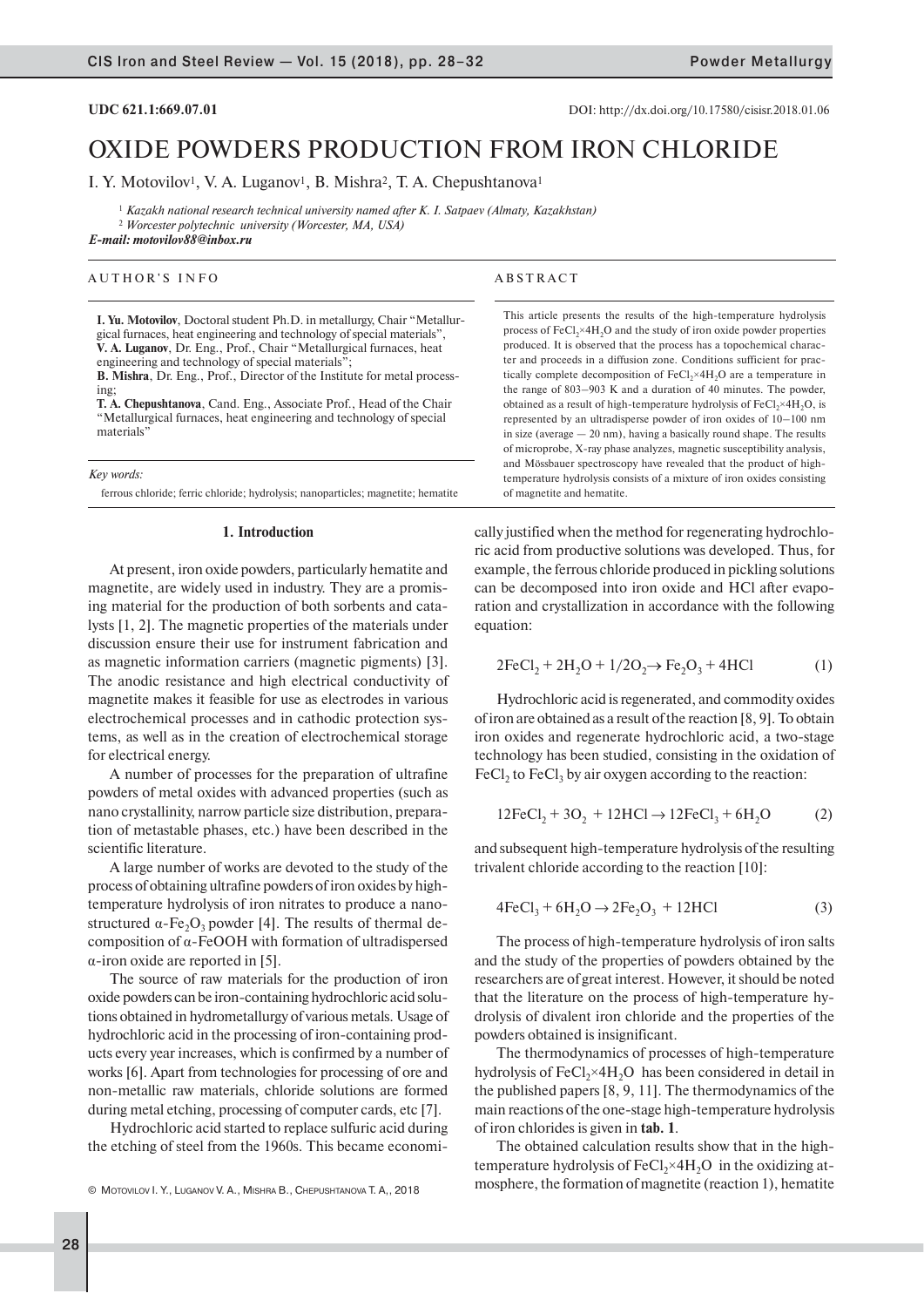|                |                                                                  | Gibbs Energy $\Delta G$ <sup>e</sup> kJ / mol FeCl <sub>2</sub> (FeCl <sub>3</sub> ) |                |          |           |           |  |
|----------------|------------------------------------------------------------------|--------------------------------------------------------------------------------------|----------------|----------|-----------|-----------|--|
| N∘             | Reaction                                                         |                                                                                      | Temperature, K |          |           |           |  |
|                |                                                                  | 473                                                                                  | 573            | 673      | 773       | 873       |  |
|                | $3FeCl2×4H2O + 0.5O2 = Fe3O4 + 6HCl + 9H2O$                      | $-92.9$                                                                              | $-206.3$       | $-326.3$ | $-454.3$  | $-589.7$  |  |
| $\overline{2}$ | $2FeCl2×4H2O + 0.5O2 = Fe2O3 + 4HCl + 6H2O$                      | $-180.8$                                                                             | $-308.4$       | $-433.4$ | $-556.4$  | $-678,0$  |  |
| 3              | $5FeCl_2 \times 4H_2O + O_2 = 2FeCl_3 + Fe_3O_4 + 18H_2O + 4HCl$ | $-344.9$                                                                             | $-637.3$       | $-936.8$ | $-1233.4$ | $-1527,4$ |  |
| 4              | $2FeCl3 + 6H2O = Fe2O3+3H2O + 6HCl$                              | $-87.0$                                                                              | $-84.0$        | $-96.0$  | $-151.3$  | $-271.6$  |  |
| 5              | $5FeCl2×4H2O + O2 = Fe3O4 + Fe2O3 + 10HCl + 15H2O$               | $-87.8$                                                                              | $-165,7$       | $-242.1$ | $-317.3$  | $-391,7$  |  |

Table 1. **Gibbs energy of iron chlorides hydrothermal decomposition**

(reaction 2), and  $FeCl<sub>3</sub>$  (reaction 3) is possible, which will be hydrolyzed to hematite (reaction 4). It follows that in the presence of oxygen the resultant reaction of high-temperature hydrolysis of  $FeCl<sub>2</sub>×4H<sub>2</sub>O$  will be reaction 5, producing a mixture of powders of magnetite and hematite, hydrochloric acid and water vapor. Reaction 5 is taken as the basis for carrying out kinetic and technological studies of the process of high-temperature hydrolysis.

In connection with this, the authors of the work have set two goals:

) study of the mechanism, kinetics and conditions of the process of direct (single-stage) high-temperature hydrolysis of divalent ferric chloride (FeCl<sub>2</sub>×4H<sub>2</sub>O) in an oxidizing atmosphere;

b) study of the composition and properties of oxide iron powders obtained by high-temperature hydrolysis of  $FeCl<sub>2</sub>×4H<sub>2</sub>O$ .

### **2. Experimental Procedure**

# *Technique of carrying out of experiments and used materials*

Hydrothermal decomposition was studied on samples of crystalline hydrate  $FeCl_{2} \times 4H_{2}O$ , which was obtained by reducing the solution of trivalent iron chloride with metallic scrap. After filtration, the resulting ferrous solution was evaporated and crystallized on a water bath at a temperature of 313 K. Throughout the process, in order to avoid oxidation of the solution, the crystallizer was washed with nitrogen. The obtained crystals were filtered from the mother liquor on a vacuum filter at  $T = 313$  K.

The resulting crystals of divalent iron chloride FeCl<sub>2</sub>×4H<sub>2</sub>O, were sent to high-temperature hydrolysis. High-temperature hydrolysis was carried out in a plant, as shown in **fig. 1**. In the periodic regime of high-temperature hydrolysis, the dehydration of  $FeCl<sub>2</sub>×4H<sub>2</sub>O$  crystals can outstrip the interaction processes, so steam and air have been introduced into the reaction vessel to maintain a high partial vapor pressure in the system throughout the experiment.

A sample of iron chloride crystals was placed in an alundum boat in the reaction tube {3}. Both ends of the tube were closed with rubber stoppers with outlet holes for discharging steam and gases from the reaction space. A thermocouple with a quartz cover was inserted into the tube through one of the holes. Upon reaching the preselected temperature in the reaction zone, a boat with the sample was pushed under the hot junction of the thermocouple and steam from a steam generator was introduced {1}. The time of the experiment

was also recorded. In order to prevent condensation of the steam, the pipe that led from the evaporator to the reaction tube was heated.

The weight of the sample of iron chloride crystals was about 5 grams. During the experiment, the temperature in the reaction zone was maintained at a con-

stant within  $\pm 5^{\circ}$ . Gases formed during the process were sent to a condenser, from which the acid solution was gathered at room temperature.

The degree of decomposition was continuously determined by the amount of hydrochloric acid formed by titrating the solution in the acid collector. Oxidized iron powders obtained during hydrolysis were subjected to an integrated validation of their properties through both XRD and microscopy.

# **3. Results and discussion**

# *а) Study of the mechanism, kinetics and conditions of the high-temperature hydrolysis of divalent ferric chloride (FeCl<sub>2</sub>*×4*H<sub>2</sub>O)* in an oxidizing atmosphere

The degree of decomposition of  $FeCl<sub>2</sub>×4H<sub>2</sub>O$  crystals was continuously determined by the amount of hydrochloric acid formed (fig. 2). An increase of FeCl<sub>2</sub>×4H<sub>2</sub>O hydrolysis temperature above 803 K has no noticeable effect on the de-



# **Fig. 1. Apparatus for hydrothermal decomposition of ferric chloride:**

*1* — steam generator; *2* — glass faucet; *3* — furnace; *4* — quartz reaction tube; *5* — acid bath or gatherer; *6* — a refrigerator; *7* — burette with NaOH solution



**Fig. 2. The dependence between temperature and degree of the decomposition of divalent ferric chloride:** *1* — 603 K; *2* — 703 K; *3* — 803 K; *4* — 903 K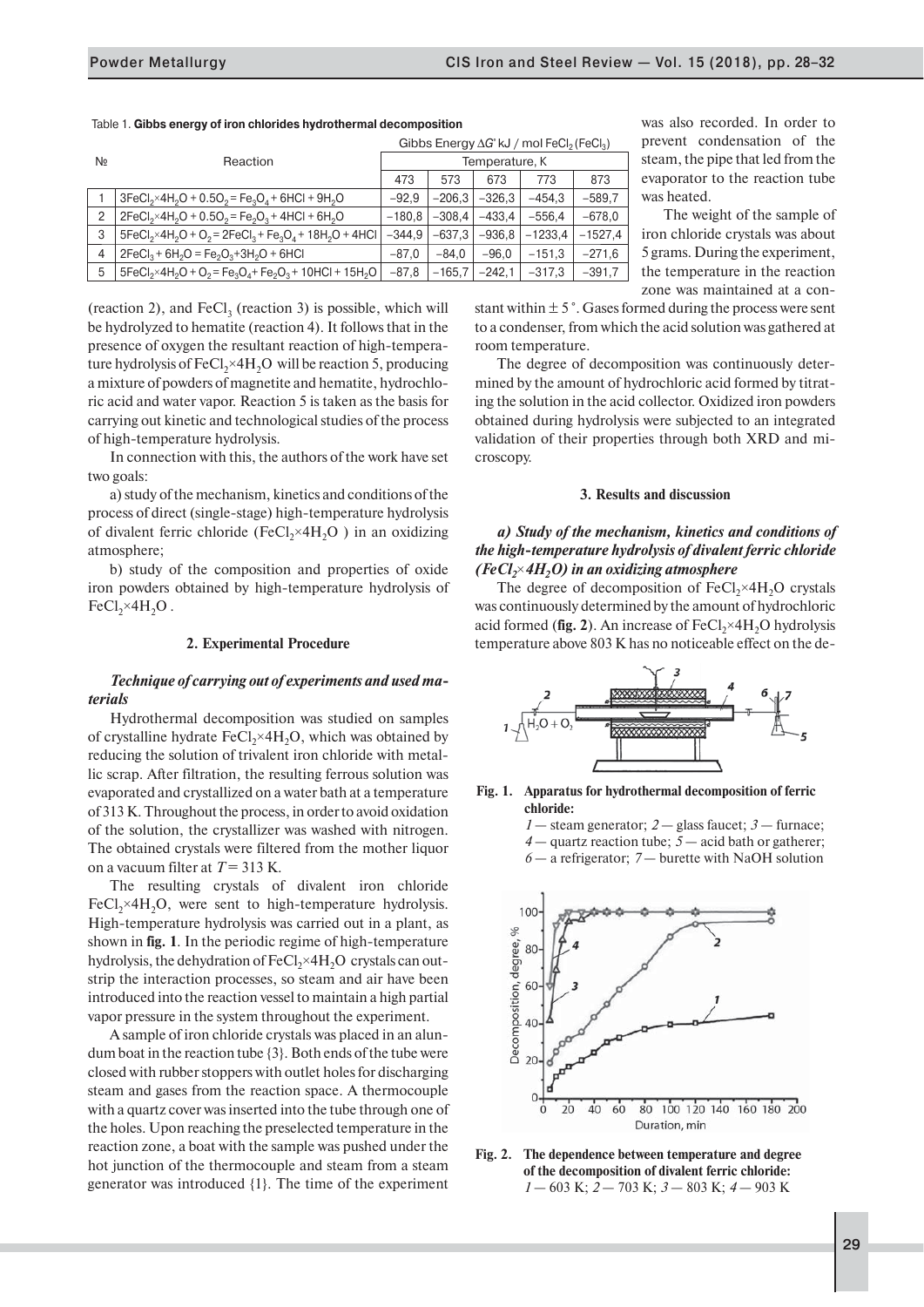

**Fig. 3. An analysis of the experimental data hydrothermal**  decomposition of FeCl<sub>2</sub>×4H<sub>2</sub>O, according **to the equation**  $\alpha = 1 - e^{-k\pi n}$ : *1* — 603 K; *2* — 703 K; *3* — 803 K; *4* — 903 K

gree of decomposition. An almost complete decomposition of FeCl<sub>2</sub>  $\times$  4H<sub>2</sub>O occurs in 40 minutes at temperatures from 803 to 903 K. Lowering the hydrolysis temperature increases the decomposition time to 180 minutes at 703 K, and at an even lower temperature of 603 K, the decomposition time is 180 minutes and the decomposition rate is only 44.46% (**fig. 3**).

The results were analyzed by a topokinetiс Erofeev – Kolmogorov equation:  $\alpha = 1 - e^{-k\tau n}$  [12]. The coordinates of  $log[-ln(1 - \alpha)]$  vs. log  $\tau$  the obtained results satisfactorily fit in a straight line, which indicates the topochemical nature of the reaction and indicates that the nucleation of the new phase and its growth proceeds on the surface of the crystals of the iron chlorides.

By the Sakovich formula,  $K = nk^{1/n}$ , the reaction rate constants are determined (**fig. 4**). The dependence of the rate constant of the reaction on the temperature obeys the Arrhenius equation-in the coordinates  $lgK^{-1}/T$  the results fit satisfactorily on a straight line (see fig. 4). The apparent activation energy of the high-temperature hydrolysis  $FeCl<sub>2</sub>×4H<sub>2</sub>O$  is  $E=$ = 9.732 kJ/mol. The temperature coefficients of the reaction rate constants  $\gamma = K_{t+10}/K_t$ , calculated from the equation  $\lg \gamma =$  $= 2E/T^2$ , are:  $\gamma_{603-703} = 2{,}13$ ;  $\gamma_{703-803} = 2{,}74$ ;  $\gamma_{803-903} = 1{,}35$ .



**Fig. 4. Dependence of lg K reaction of high-temperature**  hydrolysis of FeCl<sub>2</sub>×4H<sub>2</sub>O on the reciprocal **temperature**

The values of the apparent activation energies and the temperature coefficients of the reaction rates show that at all studied temperatures the rate of the decomposition process is limited by the rate of supply of the steam-air mixture to the reaction zone-the process proceeds in the diffusion zone.

#### *Technological research*

According to kinetic studies, almost complete decomposition of FeCl<sub>2</sub>×4H<sub>2</sub>O is achieved at a temperature of 803–903 K in 40 min. (figure 2). Technological studies have been carried out in the same manner as the kinetic ones, the process has been carried out at a temperature of 903 K and at a duration of 40 min., the weight of the sample of FeCl, $\times$ 4H<sub>2</sub>O crystals is 20 g.

The conditions for conducting technological research ensure the complete decomposition of  $FeCl<sub>2</sub>×4H<sub>2</sub>O$  crystals. The resulting powder of iron oxides was subjected to various physico-chemical analyses.

*b) The study of iron oxide powder properties produced by high-temperature hydrolysis of FeCl<sub>2</sub>×4H<sub>2</sub>O* 

*Results of electron-probe analysis and transmission electron microscopy*

The size and morphological features of the oxidized iron powder have been determined using a JEOL JEM-2100F transmission electron microscope (**fig. 5**). The element composition of the samples with depth resolution has been determined by the method of electron-probe X-ray microanalysis (**tab. 2**). The spectrum has been registered with an energy-dispersive spectrometer IncaX-act.

The obtained material is represented by ultradisperse powders of iron oxides of 10–100 nm fineness (average 20 nm), having a basically round shape. The atomic ratio of Fe/О in magnetite is 0.75, and in hematite it is 0.66, the atomic ratio in the obtained powder is 0.7, which suggests that the powder consists of a mixture of magnetite and hematite (see tab. 2).

*X-ray diffraction results*

An X-ray diffractometer DRON-3 with  $Cu_{K\alpha}$  radiation, and a  $\beta$ -filter has been used in this work. The conditions for shooting diffraction patterns are  $U = 35$  kV;  $I = 20$  mA; shooting θ-2θ; detector at 2 deg/min. X-ray phase analysis on a



**Fig. 5. A snapshot of magnetite powder obtained via hydrolysis**  *Т* **= 903 К**

| Table 2. Results of elemental analysis of powders<br>at the temperature of high-temperature hydrolysis 903 K |                 |       |         |      |  |
|--------------------------------------------------------------------------------------------------------------|-----------------|-------|---------|------|--|
| 0. g                                                                                                         | $O. q \cdot at$ | Fe, q | Fe, gat | Fe/O |  |
| 28,92                                                                                                        | 1.81            | 71,08 | 1.27    | 0.70 |  |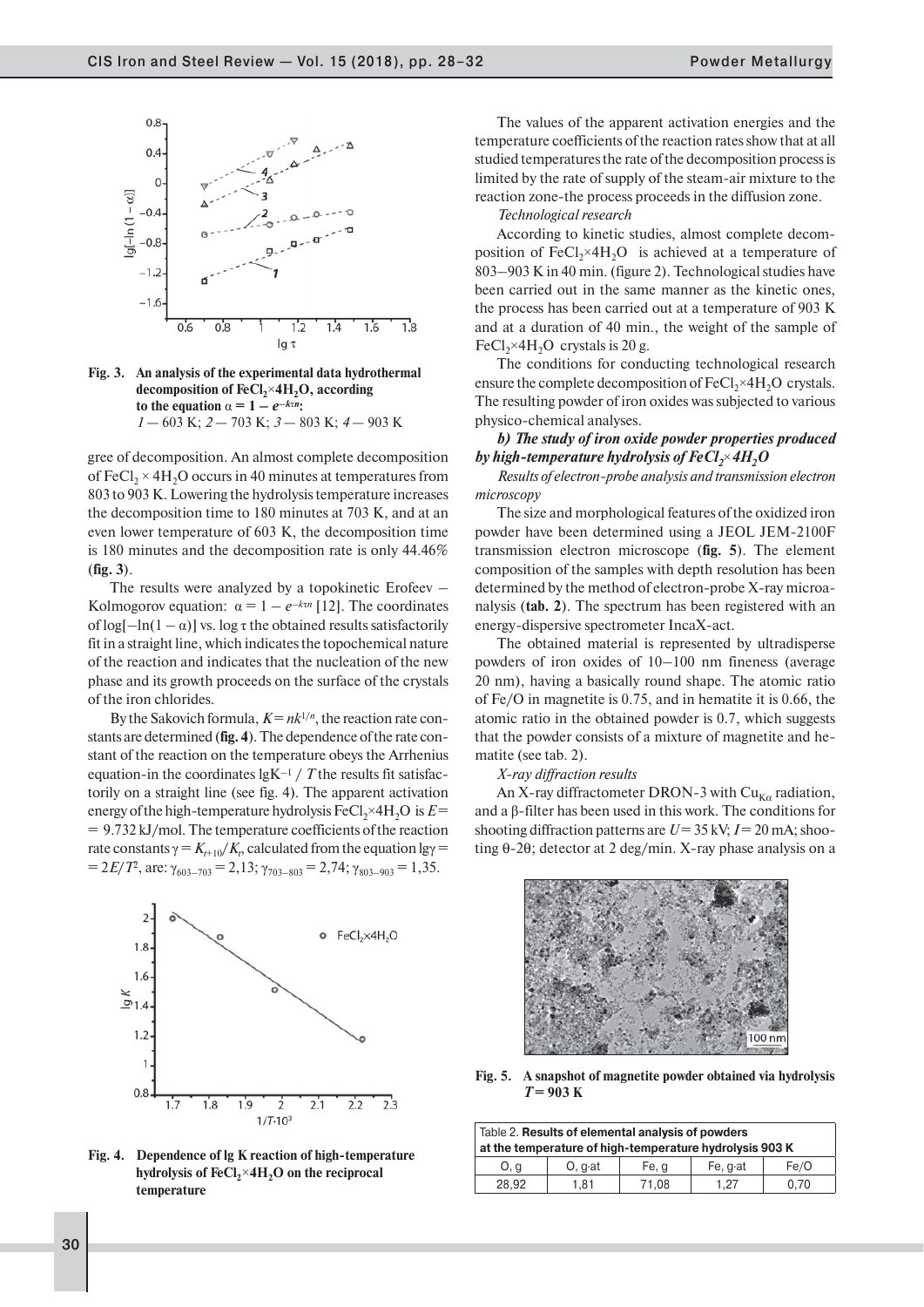semi-quantitative basis has been performed on the diffraction patterns of powder samples using the method of equal weights and artificial mixtures. Quantitative ratios of crystalline phases have also been determined. An interpretation of the diffractograms has been carried out using the ICDD file data: powder diffractometry database PDF2 (powder diffraction file). The hematite phase was PDF # 898104, while the magnetite phase was PDF # 870246. (**fig. 6**).

The results of X-ray phase analysis confirm the presence of hematite and magnetite in the resulting powders (**tab. 3**). Results of semi-quantitative X-ray phase analysis show that the ratio of magnetite: hematite in the powders obtained has been 62.3 : 37.7 (**tab. 4**). The obtained composition of powders corresponds to the composition of products according to reaction 5 (see tab. 1).

*Mössbauer analysis*

To determine the composition of the powders and their type of crystal lattice, Mössbauer analysis has been performed (**fig. 7, tab. 5**). The results of the analysis show that a high-temperature hydrolysis of  $FeCl<sub>2</sub>×4H<sub>2</sub>O$  produces a polycomponent composition with a composition consisting of tetrahedral and octahedral subbarrays of three and divalent iron and alpha hematite. The obtained results correspond to reaction products in thermodynamic calculations, and correspond to the results of X-ray phase analyzes.



**Fig. 6. Radiographs of oxidized iron powders obtained during hydrolysis**  $T = 903$  K

| Table 3. Interplanar distances and phase composition FeCl <sub>2</sub><br>$T = 903 K$ |         |           |  |  |
|---------------------------------------------------------------------------------------|---------|-----------|--|--|
| d, Å                                                                                  | $1, \%$ | Mineral   |  |  |
| 4.84037                                                                               | 36.6    |           |  |  |
| 2.96683                                                                               | 53.9    |           |  |  |
| 2.69821                                                                               | 35.7    | Hematite  |  |  |
| 2.52895                                                                               | 100.0   | Magnetite |  |  |
| 2.42369                                                                               | 39.1    |           |  |  |
| 2.09653                                                                               | 43.9    |           |  |  |
| 1.61509                                                                               | 50.2    |           |  |  |
| 1.48287                                                                               | 54.4    |           |  |  |

| Table 4. Results of a semi-quantitative XRF product<br>of high-temperature hydrolysis |                                |           |  |  |  |
|---------------------------------------------------------------------------------------|--------------------------------|-----------|--|--|--|
| Phase                                                                                 | Chemical formula               | Content,% |  |  |  |
| Magnetite                                                                             | $Fe_3O_4$                      | 62.3      |  |  |  |
| Hematite                                                                              | Fe <sub>2</sub> O <sub>3</sub> | 37.7      |  |  |  |

#### Table 5. **Decoding to Mossbauer spectroscopy**

| ls.<br>mm/s | Qs.<br>mm/s | Η,<br>kE | S, % | Feedback                                                                                                                                                                  |
|-------------|-------------|----------|------|---------------------------------------------------------------------------------------------------------------------------------------------------------------------------|
| 0,28        | $-0.01$     | 491      | 25   | Magnetite tetrahedral subbarray with Fe <sup>3+</sup>                                                                                                                     |
|             |             |          |      |                                                                                                                                                                           |
| 0,67        | $-0.05$     | 462      | 27   | Magnetite octahedral subbarray with Fe <sup>3+</sup><br>and $Fe2+$                                                                                                        |
| 0,66        | 0.09        | 452      | 13   | Octahedral subbarray with Fe <sup>3+</sup> , Fe <sup>2+</sup> and<br>with small number of elements stan-<br>ding in the periodic table to the left of<br>Fe (e.g. Cr, Mn) |
| 0,37        | $-0.21$     | 517      | 35   | $\alpha$ -Fe <sub>2</sub> O <sub>2</sub>                                                                                                                                  |



**Fig. 7. The Mössbauer spectra of a sample of high**temperature hydrolysis of FeCl<sub>2</sub>×4H<sub>2</sub>O **at a temperature of 903 K**

### *Magnetic susceptibility*

The magnetic analysis is performed on a SatisGeoKM-7 kappa-meter, the magnetic susceptibility of a sample obtained by high-temperature hydrolysis of  $FeCl<sub>2</sub>×4H<sub>2</sub>O$  is  $1250 - 1358 \cdot 10^{-6}$  CI/g.

# **4. Conclusions**

– the process of high-temperature hydrolysis of  $FeCl<sub>2</sub>×4H<sub>2</sub>O$  in a stationary layer in the presence of oxygen has a topokinetic character, the rate of the decomposition process is limited by diffusion factors.

 $-$  practically complete decomposition of FeCl<sub>2</sub>×4H<sub>2</sub>O is achieved at a temperature of 803–903 K.

– obtained as a result of high-temperature hydrolysis of FeCl<sub>2</sub>×4H<sub>2</sub>O at a temperature of 903 K, the product is represented by an ultradisperse powder of iron oxides of a size less than 100 nm (average — 20 nm), consisting of a mixture of magnetite and hematite in a percentage ratio of 62.3% to 37.7%, which confirms that the reaction proceeds according to equation:

 $5FeCl<sub>2</sub>×4H<sub>2</sub>O + O<sub>2</sub> = Fe<sub>3</sub>O<sub>4</sub> + Fe<sub>2</sub>O<sub>3</sub> + 10HCl + 15H<sub>2</sub>O.$ 

– Thus, as a result of high-temperature hydrolysis of the crystal hydrates  $FeCl<sub>2</sub>×4H<sub>2</sub>O$  in the presence of oxygen in the gaseous phase, stable ultrafine powders consisting of  $Fe<sub>3</sub>O<sub>4</sub>$  and  $Fe<sub>2</sub>O<sub>3</sub>$  with predominance of  $Fe<sub>3</sub>O<sub>4</sub>$  are formed.